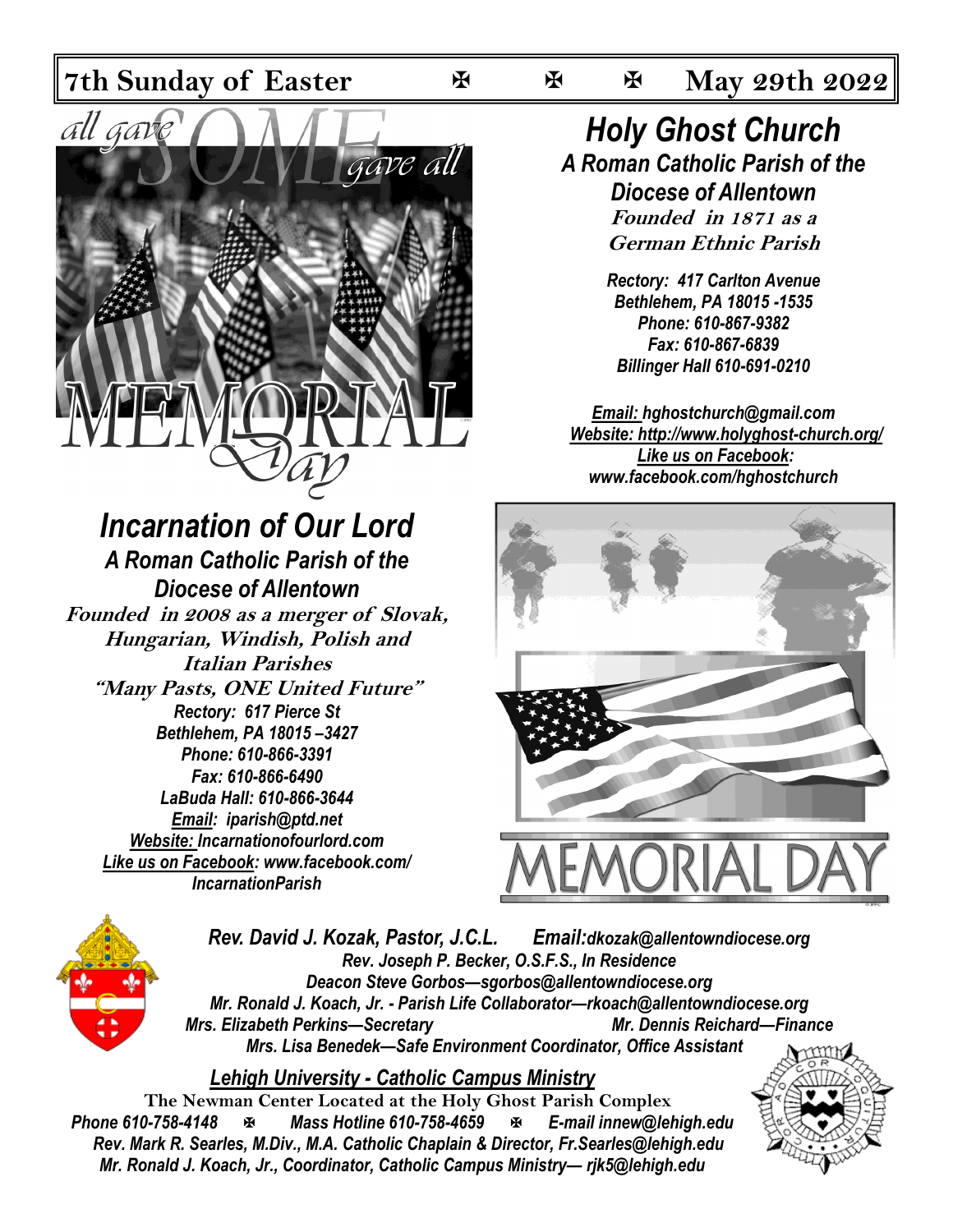### **FROM THE DESK OF Fr. Dave** *My dear friends and parishioners,*

*The Holy Spirit brings renewed hope to the Church. Necessarily this renewal requires trust in God's everlasting love for His People. All renewal, both individual and community requires setting aside things that bring us comfort and familiarity. In a certain sense, we need to die to some aspects of our spiritual lives and personal personality in order to make room for things that are infinitely better. God wants to give us ever growing blessings and strength. Are we willing to make room for them by dying to our will and preferences? This weekend holds a lesson for us all. St. Stephen the first Martyr was willing to die in order to witness to Jesus. Seeing Jesus, seeing the "heavens open up "requires a death to carnal, fleshy things. St. Stephen was willing to die by stoning in order to reach Jesus in His glory. Similarly, those whom we honor on Memorial Day died to preserve our freedom and way of life. They did not selfishly hold on to their selfinterested but were willing to give their lives for us. That is why our nation honors them this weekend. May their sacrifice never be in vain. May it be used to give peace and freedom to all. Be sure that I will pray for all of our faithful departed this weekend. Enjoy the picnics, family time and relaxation, but remember how much it cost. Sincerely in Jesus,*

 *Your friend and pastor,*  **Fr. David J. Kozak**

#### *——————-——————————————————* **(HG)PARISH BLOCK PARTY-June 11th**

*Mass begins at 4 PM followed by the Block Party. Hot food will be served in the social hall. Tables and chairs will be available outdoors and inside. An ice cream truck will serve various treats for dessert. Games and crafts for children will be in the adjacent park. The party concludes at dusk (approx. 8 PM). Reservations are necessary and must be made by June 1st. You may call the parish office or email [hgcouncil22@gmail.com.](mailto:hgcouncil22@gmail.com) There is no charge for this event. The Block Party is presented by the Parish Pastoral Council and funded through a grant from parishioners, Susan and Ray Glemser.*

*DO YOU ATTEND MASS HERE—BUT HAVENT REGISTERED YET? ITS VERY EASY………...WELCOME!* 

*We encourage all Catholics to become an active participant in the life of our Parish Families. Please call either Rectory for more information.*

*—————————————————*  **Incarnation of Our Lord Parish Annual FIRECRACKER \$10,000.00 Drawing 1st Prize \$5,500.00 2nd Prize \$3,500.00 3rd—7th prizes \$200.00EA.**  *NEED NOT TO BE PRESENT TO WIN ONLY 200 TICKETS SOLD TICKET COST \$100.00* **NEED TO BE BOUGHT BY JUNE 13TH**  *Please call Incarnation Rectory 610-866-3391 ext. #3 to reserve yours! BUY YOURS NOW!* 

*———————————————————————* **"BECAUSE WE ARE CATHOLIC" SAVE THE DATE Mass Celebrated by The Most Reverend Alfred A. Schlert D.D. Followed by light refreshments in the Parish Center BECAUSE WE ARE CATHOLIC DAILY MASS June 2 (Thursday) S.S. Simon & Jude, 8AM**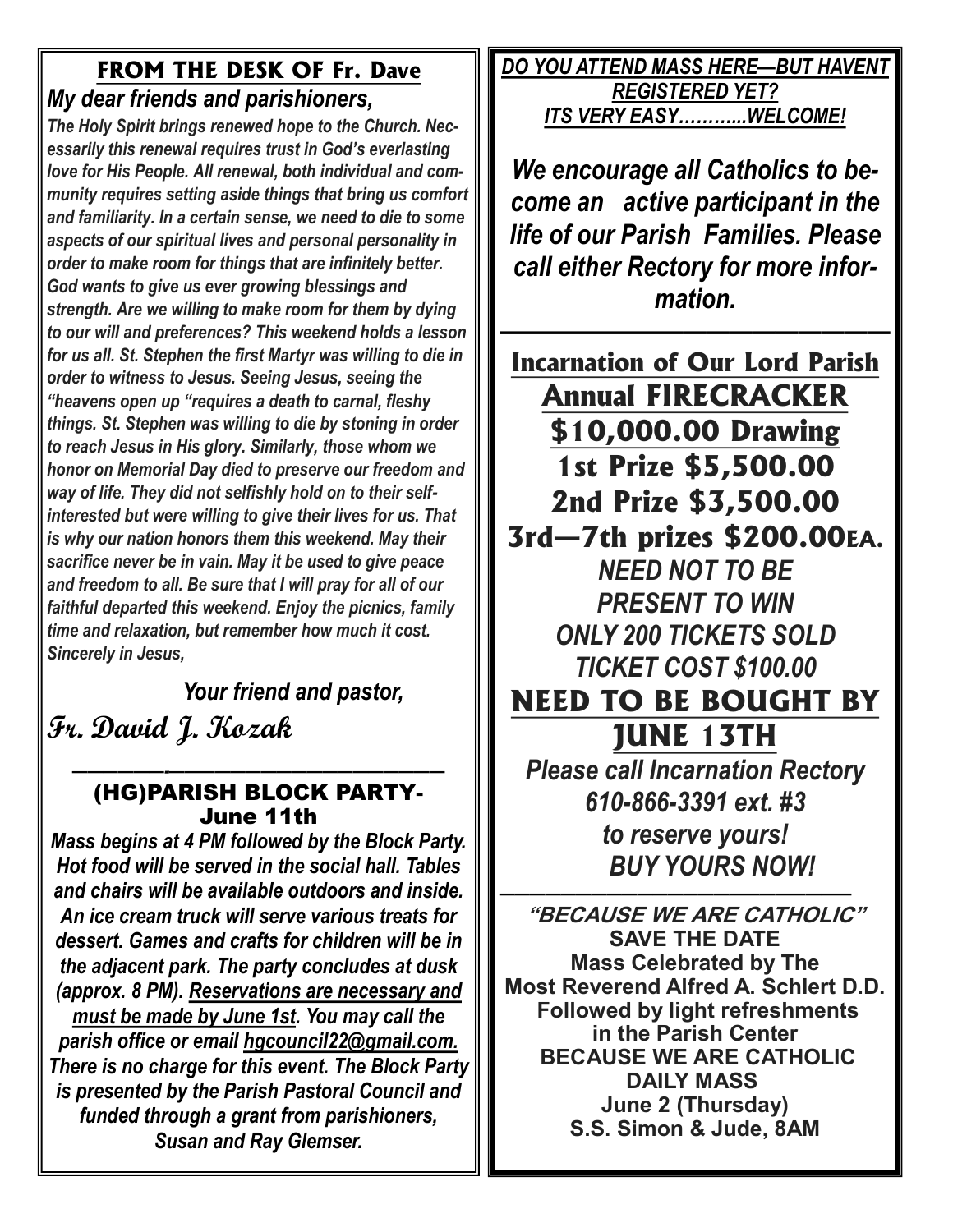#### **Diocesan Victim Assistance Coordinator**

*Ms. Wendy S. Krisak, M.A., NCC, LPC, Direct Telephone Number: 1-800-791-9209* 

### **Secretary for Youth Protection**

*Pamela J. Russo, MSW, MS Telephone Number: 610- 871-5200, Ext. 2204 prusso@allentowndiocese.org To learn more about the Diocese of Allentown's Youth Protection Programs, Sexual Abuse Policy, and Code of Conduct, visit www.allentowndiocese.org and click on "Youth Protection" in the upper right-hand corner.* 

**COURAGE –** *Diocesan Help Line: 610-217-5557* 

### **CATHOLIC BISHOP ABUSE REPORTING SERVICE**

*If you have an allegation of abuse against a bishop, please contact the Catholic Bishop Abuse Reporting Service at www.ReportBishopAbuse.org or by calling (800) 276-1562.*

*—————————————————— The Paschal Candle burns this Easter Season @ HOLY GHOST In Memory of Robert & Kathryn Baumann & Robert & Stella Fried By Hank & Sharon Baumann*

#### *————————————————–———————--–—* **Holy Ghost Financials**

*Weekly Collection for 5 / 22 = \$ 1,838.00 Online Giving = \$ 575.00*  **Total** *= \$ 2,413.00 THANK YOU! CAN YOU DO MORE FOR YOUR PARISH?*

#### *—————————————————————— (HG) May Happenings*

*Congratulations to Grace Catherine Marth who received Holy Communion for the first time in our parish. Grace is a student at Our Lady of Perpetual Help and received her First Holy Communion with her class on May 7th. Grace is the daughter of Shirsten and Karl Marth and granddaughter of Patricia and Peter Marth. Grace led the May Court of Reagan and Hensley Marth, Nora and Cecelia Schnalzer and Maddison Beckowski for the Crowning of the Blessed Mother. Edith Flick, 103 years young, crowned the Blessed Mother. Sunday marked the first day Edith attended Mass in person since the pandemic.*

### *HG Prime Time Seniors Group*

 *PRIME TIME SENIORS meet on the first and third Monday of each month. Anyone age 55 and older is eligible to join. Dues are \$10 per year. The 2022 officers are:* 

*Jean Blaukovitch, President; Carol Barron, Vice President; Maureen Dresen, Secretary and Sue Grady, Treasurer. Refreshments are served at each meeting. NEXT MEETING Mon., June 6th BINGO June 20th Prime Time Anniversary Luncheon*

#### *————————————————————————-* **SENIORS TRIPS**

*Atlantic City Casino Trip – June 30, 2022 Tropicana Casino Hotel. \$88 per person.*  **SOLD OUT** *Payment due ASAP.* 

*Includes transportation, \$25 casino rebate; \$15 food voucher; show ticket to Music of Midler & Manilow; driver's tip; snacks and games on the bus. Also, planning a ONE DAY TRIP to LANCASTER It will be a mystery trip including meal and etc…Details to come in the near future… Call Boots (610-867-4839) or Maureen (610-866-8351) for reservations PLEASE NOTE THAT Trans Bridge has added a surcharge to all trips due to Gas prices going Sky high!*

#### *——————————————————————* **LITURGY COMMITTEE UPDATE (HG) Quiet Time**

*In the past few months, there has been a noticeable increase in the "chatter" before Mass. For many parishioners, this is a time of prayer and contemplation. Others see it as a time for fellowship and catching up with our friends. Please remember that if you must talk, please do so quietly and briefly. Remember that your conversation might be disturbing someone who is in prayer. For parents with children, we know that children have bad days. We are not disturbed by noisy children– it's a sign of a healthy and growing parish.* 

> *———————————————————-*  **(HG) Lectors and Greeters**

*We are always looking for additional lectors. We also plan to add Greeters to welcome parishioners and guests to our church. Both of these opportunities give you an easy chance to become involved with our parish. If you are interested in helping, please contact the parish office or email [MRDresen@gmail.com](mailto:MRDresen@gmail.com)*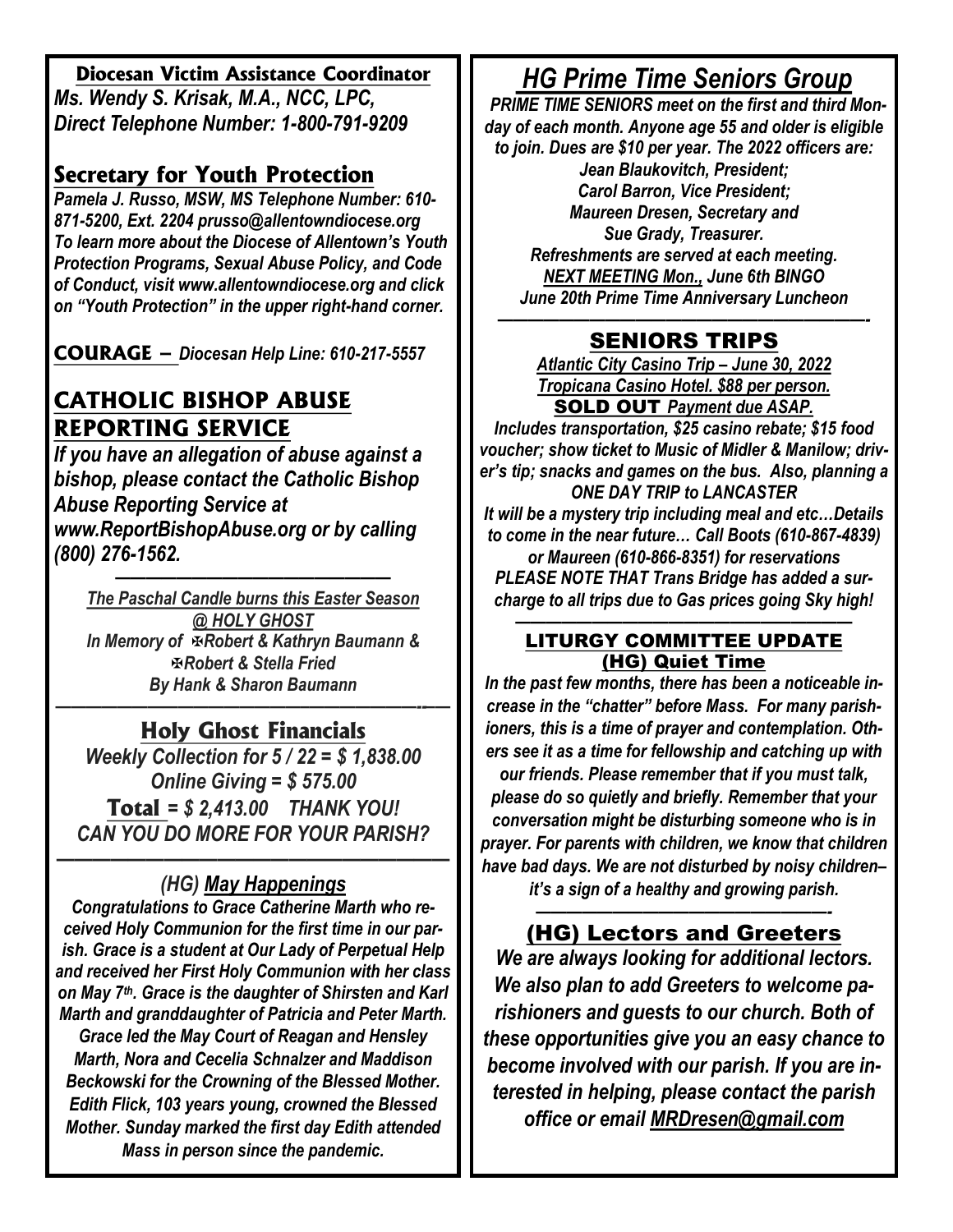### **(INC) P.A.G. NEWS………………**

*Thank you to all who patronized the inaugural PAG Pierogi Sale - 250 dozen were sold! Special thanks to the Polish American Citizens Society for partnering with the Incarnation PAG to lead "production" of the homemade pierogis, and to Sandy Bosak and Rosemarie Csaszar for coordinating the orders.*

*Monthly 50/50 Drawing – Reminder – \$5 per entry, and since this drawing takes place electronically, just make your donation in multiples of \$5. Donation envelopes must be received by the last day of the month.* 

*Save the date and stay tuned for more information about these other upcoming PAG activities/events (all dates tentative):*

- *PAG Meeting – Monday, 6/6/22*
- *Bingo Buffet – Saturday, 7/23/22*

*——————————————————————*

*Incarnation Parish Senior Group New members are invited to join our group. Meetings are held on the 1st Wednesday of the month at 12 noon. Finger foods are served and bingo is played. Next meeting is THIS Wed., June 1, 2022. President —Justine Yuhas, Vice-President —Irene Vidumsky, Secretary —Anne Pecsek, Treasure —Mike Vidumsky. Any questions contact any officer.* 

## **(INC) Yard Sale**

*items are now being accepted. Items can be brought before or after weekend masses to LaBuda Hall. Please no monitors, tvs, clothes or books. Any questions call Pat Krycia (610) 703-0857. We are also looking for empty baskets for our fall bazaar.* 

*————————————————————————--* 



*The Paschal Candle burns this Easter Season in Incarnation of Our Lord In Memory of Rose Marie & Stephen Turek by Dave & Pam Turek* 

**(INC) Saturday 4pm Masses DUE TO HOLY INFANCY PARISH USING THE PARISH PROPERTY FOR THEIR ANNUAL FESTIVAL** 

*—————————————————————*

**there will be no 4pm mass on Saturday June 18th.** 

**YOU MAY ATTEND MASS AT HOLY GHOST AND YOUR ENVELOPES WILL BE RETURNED TO INCARNATION PARISH. ————————————————-———-**

## **Incarnation Financials**

*Weekly Collection for 5 / 22 = \$ 2,802.00 Online Giving = \$ 278.00*  **Total** *= \$ 3,080.00 THANK YOU! CAN YOU DO MORE FOR YOUR PARISH?*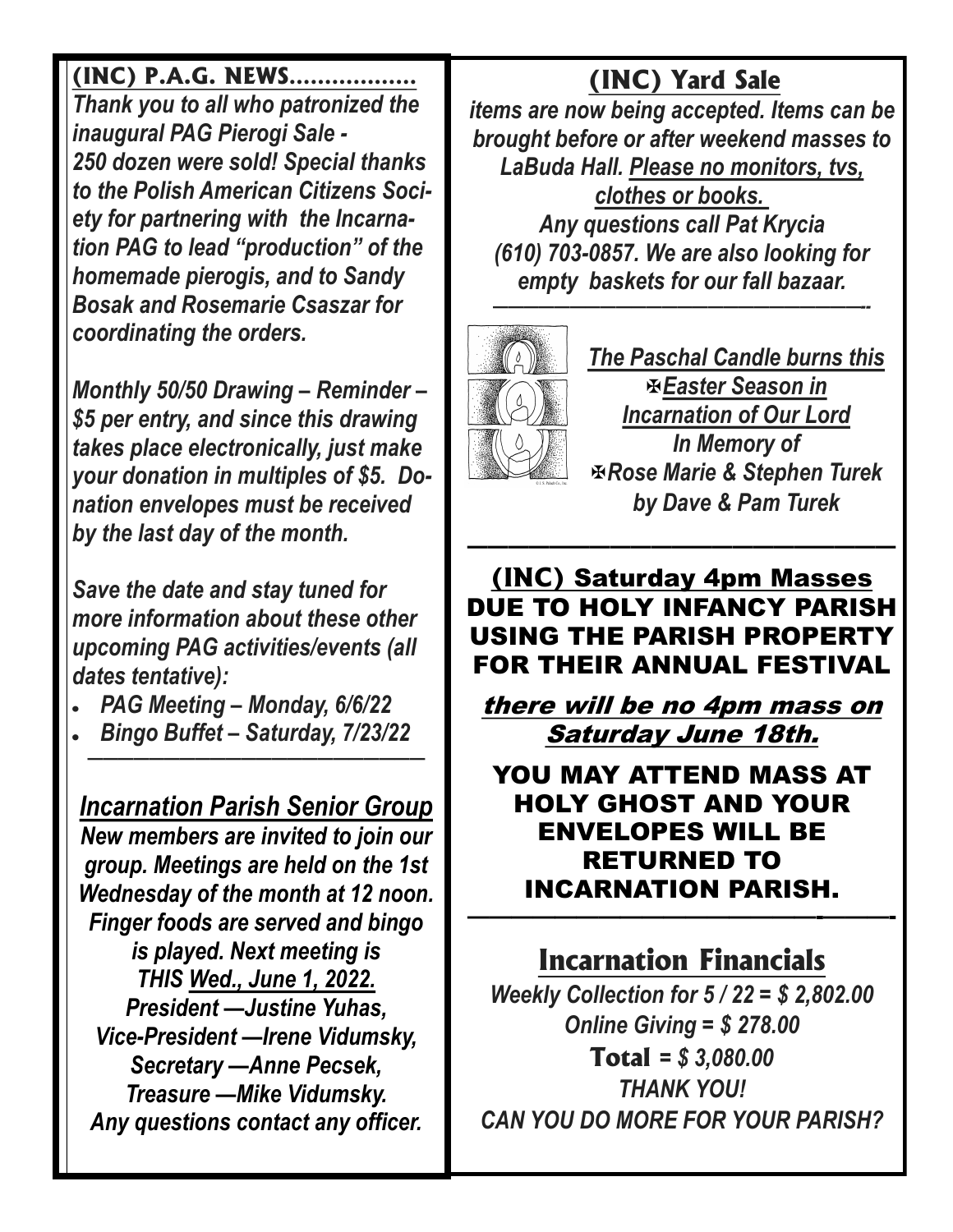*SAT. May 28th Saturday VIGIL* 

*(HG)4:00 pm F-Ronald J. Koach Sr. (3rd Anniv.) by wife Mary Margaret & Children & Family (INC) 4:00 pm Stephen J. Wasil by wife Mary Ann & Family* 

#### **SUNDAY May 29th 2022 SEVENTH SUNDAY OF EASTER**

*(INC) 9am Deceased Members of Novak, Ruyak & Carbaugh Families (HG) 10am Walter & Donna Alfonso by The Family (INC) 11am –POLISH Mass Health & Blessings (1st Communion) Kamil Tatlinski by The Parents (HG) 1:30pm Mass in the Ordinariate Form* 

*————————————————————————— Mon. May 30th — Memorial Day (INC) 9:00am Mother's Day Intentions*

*Tues. May 31st — Visitation of the BVM (HG) 8:00am Kelvin Webb by The Family* 

*Wed. June 1st — St. Justin (HG) 8:00am John & Dolores Shupp by Mary Anne Johnson*



*Thurs., June 2nd — Ss. Marcellinus & Peter (HG) 8:00am Margaret, William & Kenneth Lopoczyk by Sandy Sule*

> *Fri., June 3rd — FIRST FRIDAY St. Charles Lwanga & Companions (HG) 8:00am ⊕Agnes Velas by Ed & Donna Szczepanski*

*————————————————————————— SAT. June 4th PENTECOST Saturday VIGIL (HG) Adoration 3 pm til 3:55 pm & (HG) (INC) Confessions 3pm til 3:55 pm*

*(HG)4:00 pm Living & Deceased Parishioners (INC) 4:00 pm Mary Raykos (10th Anniversary) by daughter Karen Fatzinger & Family* 

#### **SUNDAY June 6th 2022 PENTECOST SUNDAY (HG) PARISH FEASTDAY**

*(INC) 9am Judy Onuschak by The Family (HG) 10am Living & Deceased Parishioners*

 *(INC) 11am –POLISH Mass Cezarek Buchalow by sister Magdelena Posinski-Buchalow*

 *(HG) 1:30pm Mass in the Ordinariate Form* 

### **EXAMPLE DEVOTIONAL LAMPS**

*\$10 PER WEEK PLEASE CALL EITHER RECTORY —————————————————————-*

ж

*Devotional Lamps @ Holy Ghost Church Sanctuary In Memory of Rudy Damhosl (10th Anniversary) By Betty Jane Damhosl & Family Tabernacle (2) In Memory of George Maurer by Wife Helen & Fam. St. Joseph In Memory of Andrew Spevak by Wife Mariann B.V.M Health & Blessings on June Zenz by Helen Maurer Sacred Heart Health & Blessings on Fred Schuster St. Theresa Health & Blessings on Steph Lee by Helen Maurer St. John the Hermit In Memory of Buragino, Corroda & Shunk Families St. (Padre) Pio - Our Lady of Pompeii Health & Blessings on Rachel Horwath Infant of Prague - St. John Capistrano Deceased Members Bechdolt / Boccardi Fams Our Lady of Fatima Health & Blessings on Jerry Berger Pieta In Memory of Alexander & Elizabeth Trotsky St. Vincent DePaul Chapel / Tabernacle Lamp* **In Memory of & George & Concetta Petito,** *Rosemarie Petito Hare & Joanne Petito ——————–———————-——————————*

#### 图 **Devotional Lamps**  图

*—————————————————————* 

### *Incarnation of Our Lord*

*Sanctuary Lamp In Memory of Anna Polonski by daughter Ginny Carr & Family*

*Blessed Virgin Mary Lamp In Memory of Andrew "Andy" Kalata by sister Andrea Kalata Barna*

*St. Joseph Lamp In Memory of Charles, Helen & Joseph Donches by The Family*